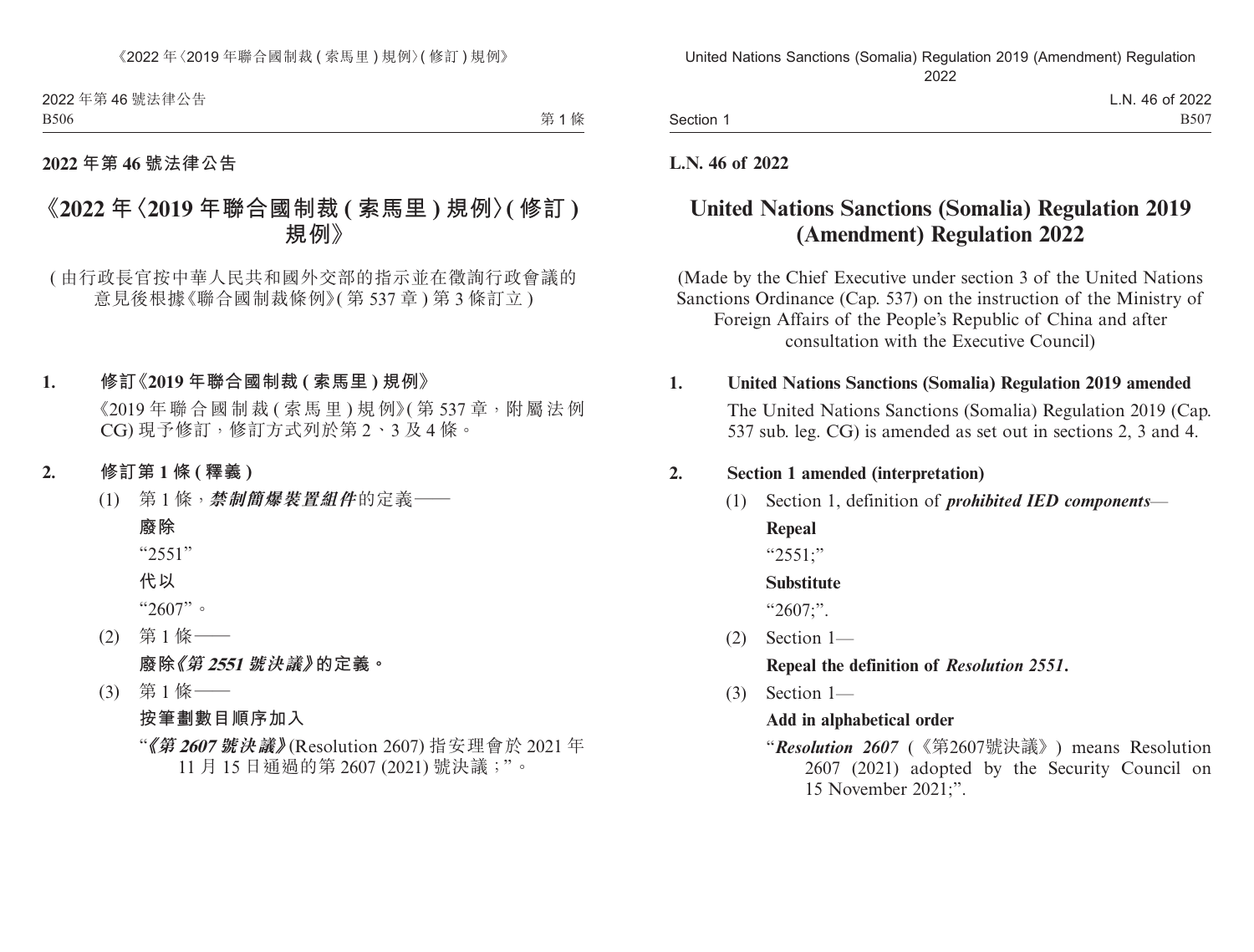2022 年第 46 號法律公告 B508

第 3 條

## **3. 修訂第 9 條 ( 供應或載運物品的特許 )**

- $(1)$  第 9(2)(ka) 條 ——
	- **廢除** "2551"
	- **代以**
	- "2607"。
- (2) 第 9(2) 條——
	- **廢除 (l) 段**
	- **代以**
	- "(l) 有關的禁制物品,是《第 2607 號決議》附件 A 所涵 蓋的物項,並擬純粹用於組建索馬里國家安全部 隊,以保障索馬里人民安全;
	- (la) 有關的禁制物品,是《第 2607 號決議》附件 A 所涵 蓋的物項,並擬純粹用於組建索馬里聯邦政府以外 的索馬里安全部門機構,以保障索馬里人民安全;"。
- (3) 第 9(2)(m) 及 (n) 條——

#### **廢除**

"2551"

**代以**

"2607"。

(4) 在第 9(4) 條之後——

# **加入**

"(4A) 此外,行政長官如信納第 (2)(la) 款的規定獲符合, 則——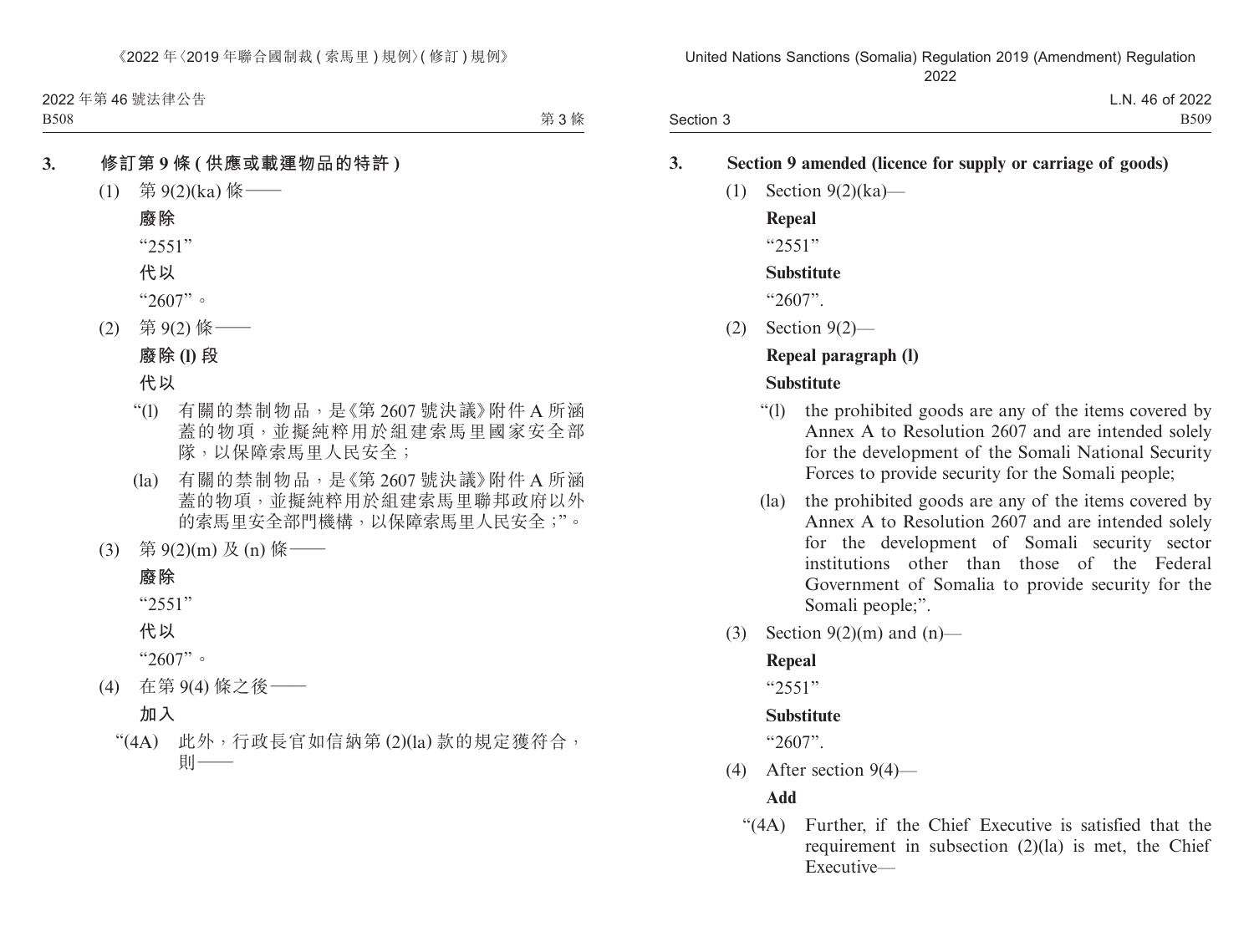《2022 年〈2019 年聯合國制裁 ( 索馬里 ) 規例〉( 修訂 ) 規例》

2022 年第 46 號法律公告

B510

第4條

- (a) 須安排在批予有關特許的至少 5 個工作日之 前,向委員會提出請求,要求核准建議的供應 或載運;
- (b) 只可在委員會核准該建議的供應或載運的情況 下,批予該項特許;及
- (c) 須安排在批予該項特許的至少 5 個工作日之 前,將批予該項特許的意向,通知索馬里聯邦 政府。"。
- **4. 修訂第 10 條 ( 提供協助的特許 )**
	- (1) 第 10(2)(ga) 條 ——

### **廢除**

在"協助,"之後而在",以保障"之前的所有字句 **代以**

"擬純粹用於組建索馬里國家安全部隊"。

(2) 第 10(2)(i) 條——

## **廢除**

"與《第 2551 號決議》附件 B 所涵蓋的物項有關,並"。

行政長官 林鄭月娥

## 2022 年 4 月 12 日